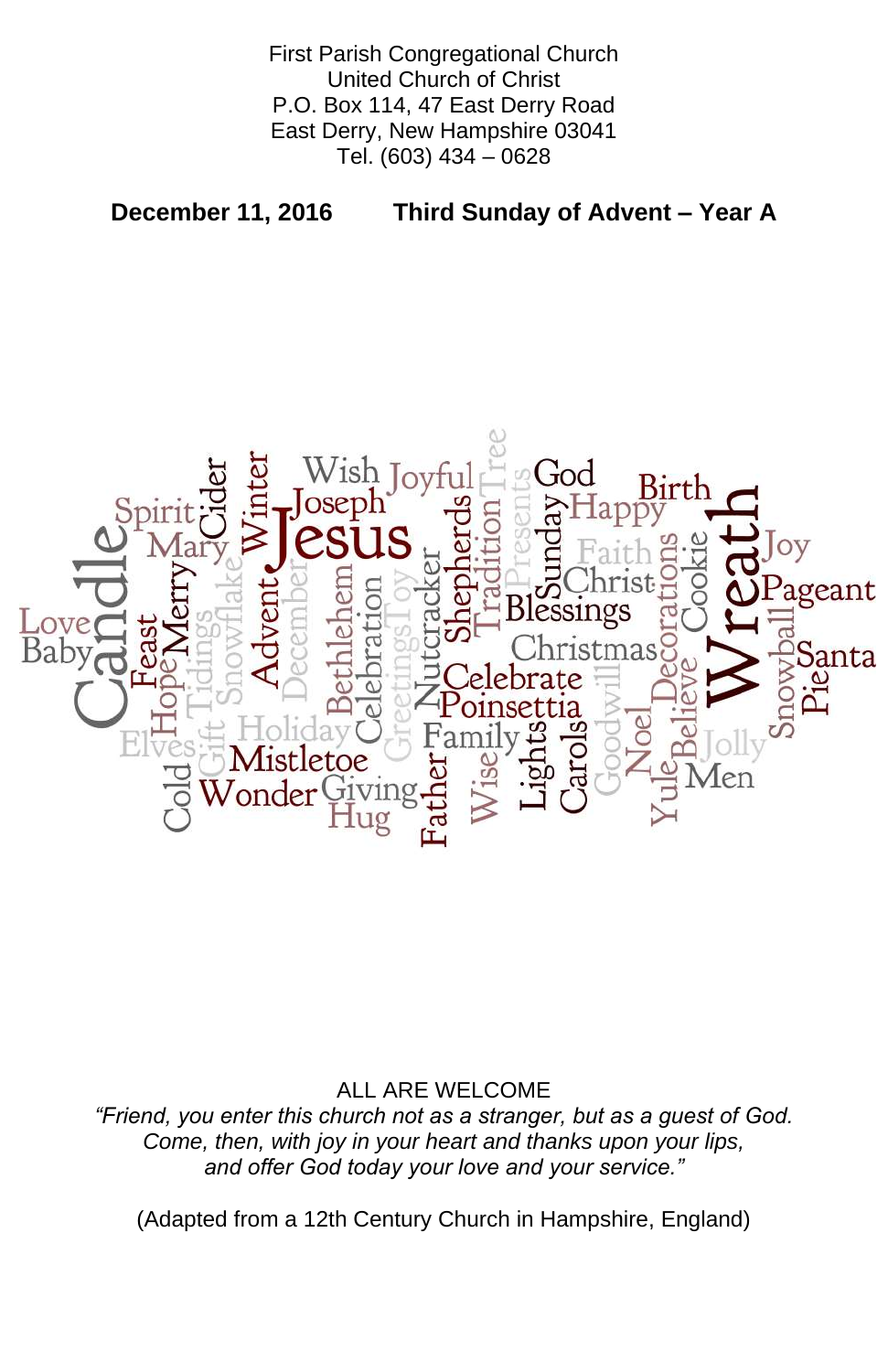*December 11, 2016 Third Sunday of Advent*

**First Parish Congregational Church, United Church of Christ, is a community of faith built upon a firm foundation of worship, prayer and education. In affirming diversity, we are dedicated to welcoming all people who seek the Word of God, Christian fellowship and service to others. In partnership with Christ and led by the Holy Spirit, we reach out to the ever-widening community through active and loving ministry.**

# **WELCOME TO ALL OF GOD'S CHILDREN**

CHRISTMAS CAROL SING-A-LONG followed by WELCOME & ANNOUNCEMENTS; SHARING JOYS & CONCERNS

# **WE GATHER INTO THE PRESENCE OF GOD**

*Lighting of the Advent Candle: Second Sunday of Advent: Joy*

One: Hope is a light given by God to every Child of God.

**All: We light the candle of Hope as we remember Christ's gift…**

One: The flame of Peace, just as the Peace of Christ, is the true order of life.

**All: We light the candle of Peace as we remember to live in Christ's Peace…** 

One: Joy is the celebration given by God through the light of the world.

**All: Joy is the celebration given by God at the birth of the Christ Child…** One: Joy is the celebration when the angels sang "Glory to God in the highest!" **All: Let us dance and sing and shout for joy. Christ is coming again!**

\*HYMN #104 *"We Hail You God's Anointed"*

#### \*INVOCATION

**Mighty One, we rejoice that you strengthen our weak hands and make firm our feeble knees. You open our eyes and unstop our ears. You meet our hungers with good things. We have assembled to worship you. Awaken the gladness that comes when we recognize your presence. We long to know you in this hour. Amen.**

# \*SONG OF PRAISE **#**125 Gloria in Excelsis Deo, Gloria in Excelsis Deo

#### **WE INVITE FORWARD GOD'S YOUNGER DISCIPLES**

*At this time, all children are invited to come forward for the children's offering,*  and children's time. An offering is not required for participation. All are welcome, *especially first time visitors.*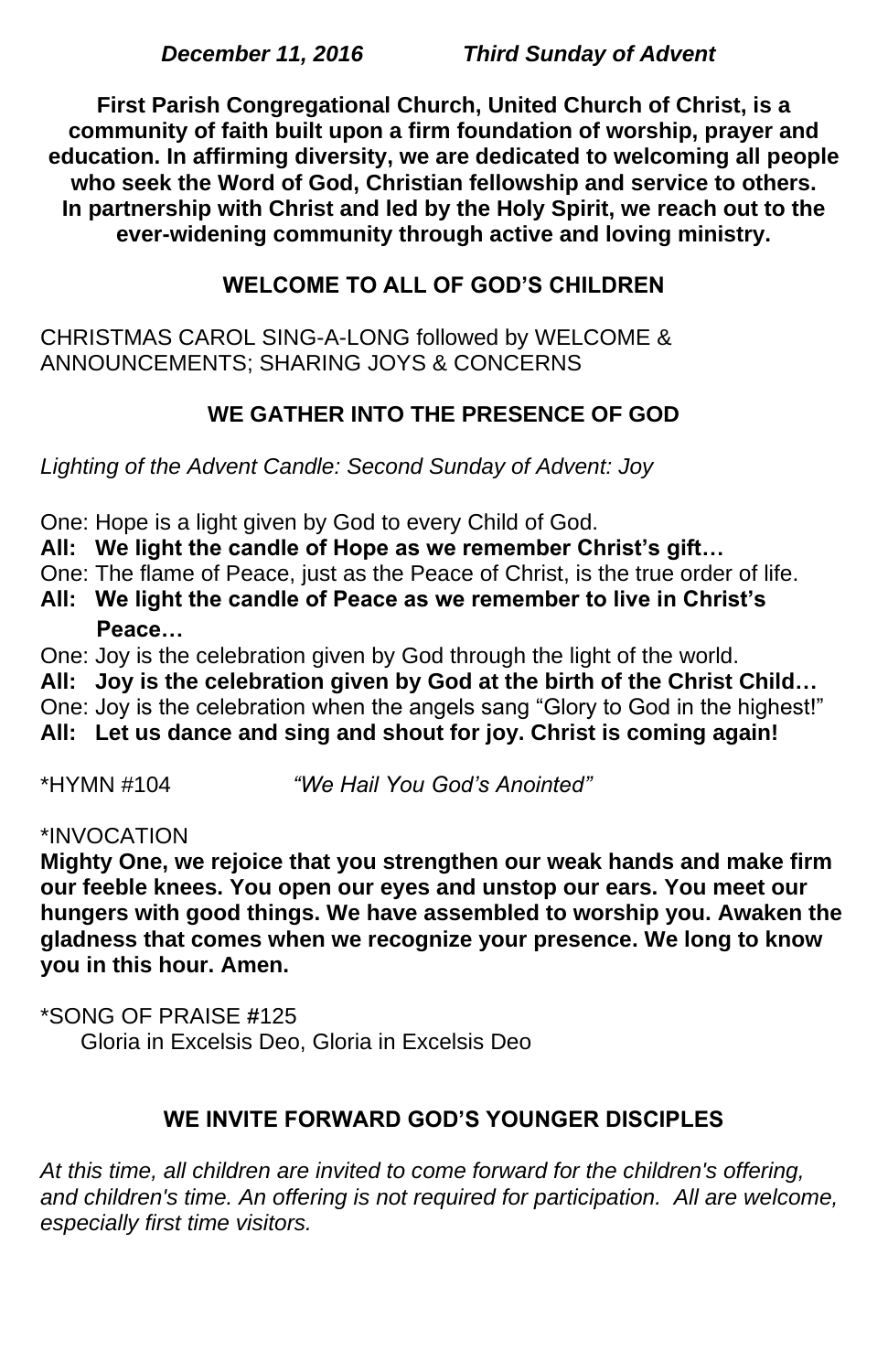CHILDREN'S OFFERING "*Away in an Manger"*

#### PRAYER OF DEDICATION

**Dear God, we offer you our gifts with thanks and praise, be with us and guide us all of our days. Teach us how to love each other, and to shine your light into the world. Amen.**

CHILDREN'S MESSAGE Katie Cobban

#### THE LORD'S PRAYER

**Our Father, who art in heaven, Hallowed be Thy name. Thy kingdom come; Thy will be done; on earth as it is in heaven. Give us this day our daily bread and forgive us our debts as we forgive our debtors. Lead us not into temptation, but deliver us from evil; for Thine is the Kingdom, and the Power, and the Glory forever. Amen**.

(Children are excused to go to their classes at this time.)

#### **WE RESPOND TO GOD'S LOVE WITH MISSION**

| <b>HYMN #119</b>                                        | "My Soul Gives Glory to My God"               |                               |
|---------------------------------------------------------|-----------------------------------------------|-------------------------------|
| <b>MISSION MOMENT</b>                                   | <b>Christmas Fund</b>                         | The Rev. Dr. Deborah Roof     |
| WE HEAR GOD'S WORD FOR US                               |                                               |                               |
| <b>OLD TESTAMENT</b>                                    | <b>Isaiah 35:1-10</b>                         | (O.T. p. 735)                 |
| <b>GOSPEL</b>                                           | Luke 1:47-55                                  | (N.T. p. 58)                  |
| <b>SERMON</b>                                           | <b>Joyful Praise</b><br><b>Guest Preacher</b> | The Rev. Dr. Valencia Jackson |
| <b>CHOIR ANTHEM</b>                                     | "Redeemer"                                    | Arr, Bryson                   |
| <b>WE RESPOND WITH PRAYER</b><br><b>PASTORAL PRAYER</b> |                                               |                               |

#### CHOIR RESPONSE "Come to Me"

# **WE RESPOND WITH OUR FINANCIAL GIFTS**

### OFFERTORY INVITATION

God continues to lift up the lowly and to topple the powerful from their thrones. God judges us, not by worldly standards of greatness but according to the genuineness of our compassion and the extent of our faithfulness. Our offerings are one measure of our priorities.

# OFFERTORY MUSIC